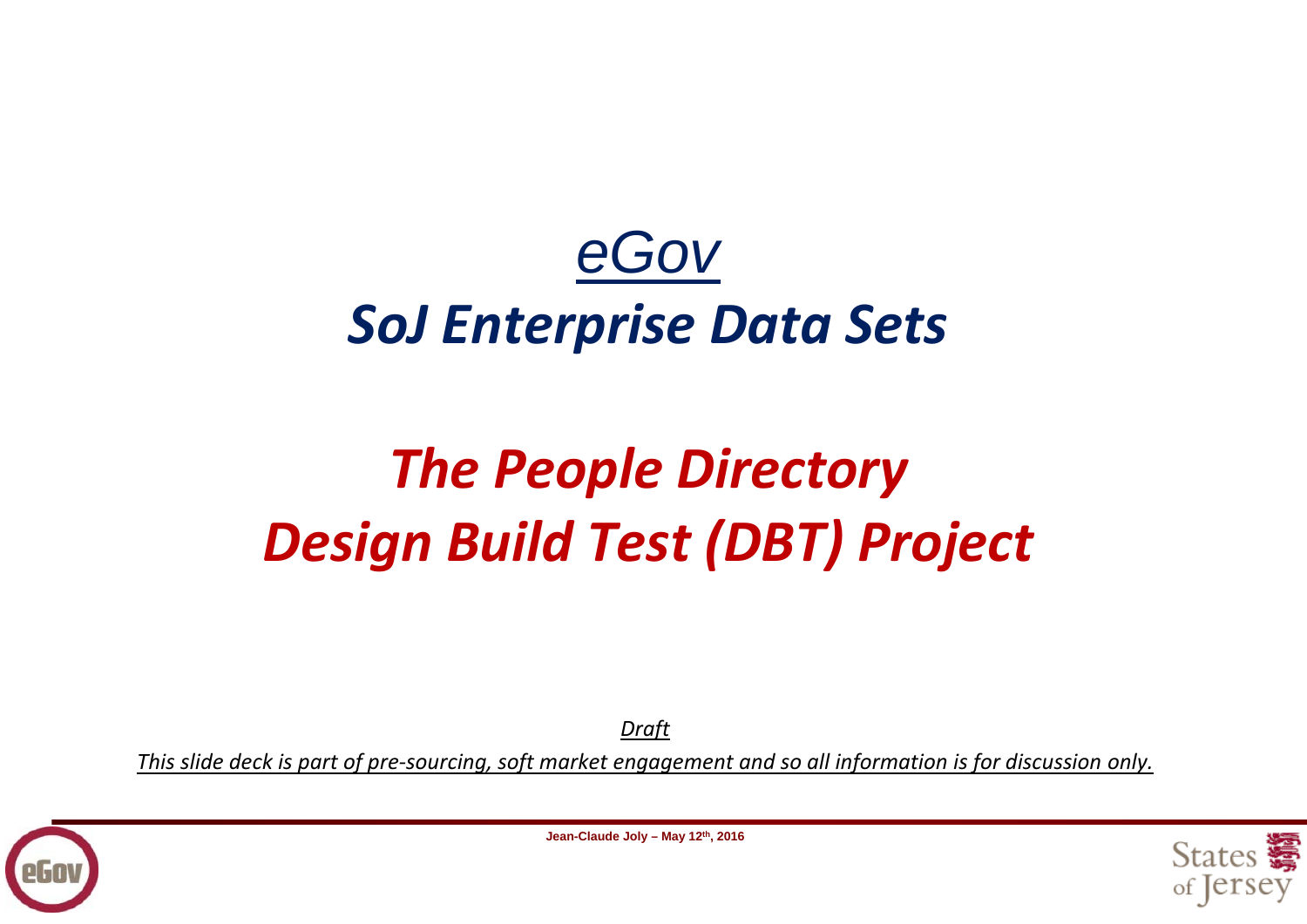# **Content**

- $\Box$ eGov Enterprise Data Management Programme
- $\Box$ Enterprise Data Sets
- $\Box$ Enterprise Data Sets – Principles and Roadmap
- $\Box$ Enterprise Data Sets – The People Directory
- $\Box$ The People Directory – Capabilities
- $\Box$ The People Directory – Data Model and Data Views
- $\Box$ The People Directory – Design/Build/Test (DBT)
- $\Box$ The People Directory – DBT Deliverables
- $\Box$ The People Directory – Architecture Positioning



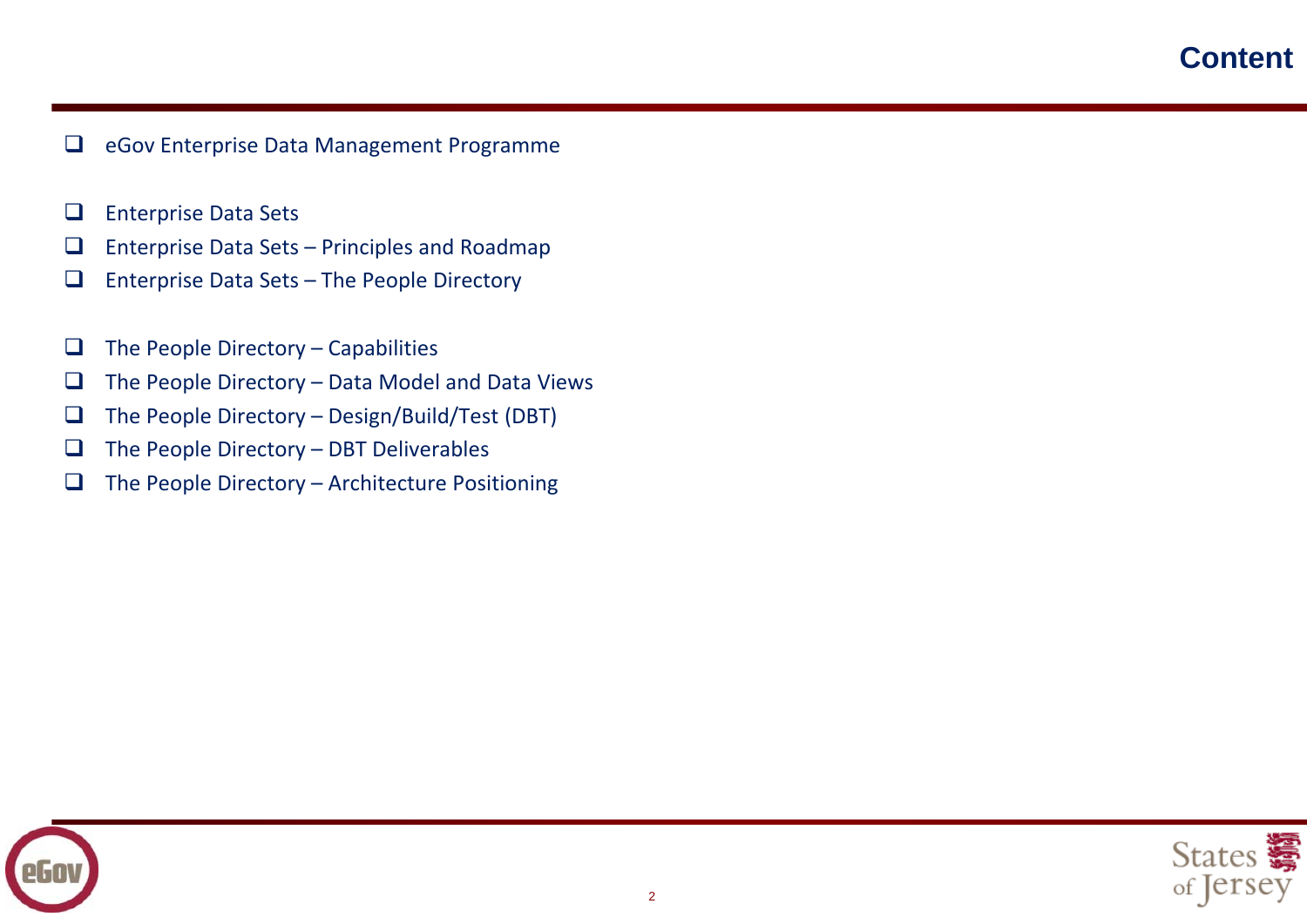# **eGov Enterprise Data Management Programme**

*'Enterprise Data Management' is a set of fundamental projects and activities within the eGov Programme.*

The eGov Enterprise Data Management Programme aims to deliver Data Management Services capabilities of planning for, controlling and **delivering data and information assets.**

The initial objectives are:

#### $\Box$ **Data Governance and Framework**

Develop and implement a formal **Data Governance capability to exercise authority, control and shared decision making** (planning, monitoring and enforcement) over the management of enterprise data assets.

#### $\Box$ **Enterprise data sets**

The delivery of eGov for the States of Jersey will change the way in which government departments service its customers (individuals, companies and organizations), giving way to a collective and consistent cross-departmental /enterprise view of our Business Partners.

To support this view there is a necessity for an enterprise approach to the design, definition and management of our enterprise data (data sets or data elements that are valid, shared and used across the enterprise).

#### $\Box$ **Operations**

The **management of Enterprise Data** requires specific **business processes and operating models** that generally do not exist in an organization that is structured vertically (by department and functions). eGov will facilitate the definition and implementation of operational models for the management of Enterprise Data as well as the creation of an **Enterprise Data Maintenance capability** for the SoJ and its administrations.



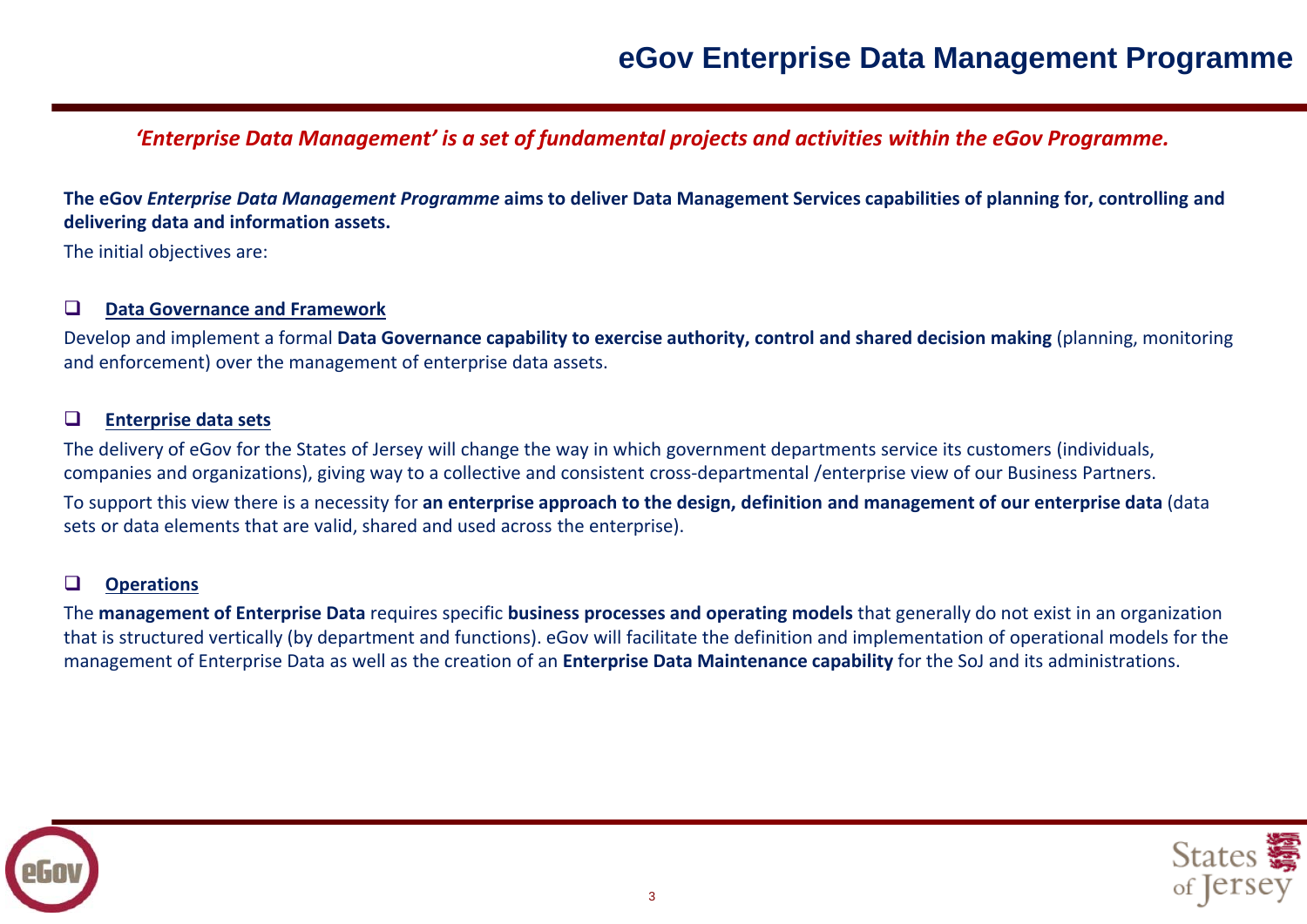# **Enterprise Data Sets**

We have identified the need for two enterprise data sets: The **SoJ People Directory and the SoJ Business Directory that will contain the core** information for all natural persons and organizations (our 'Business Partners') whose interaction with the SoJ, and the Parishes, results in an *exchange of information, money, goods, or services.*





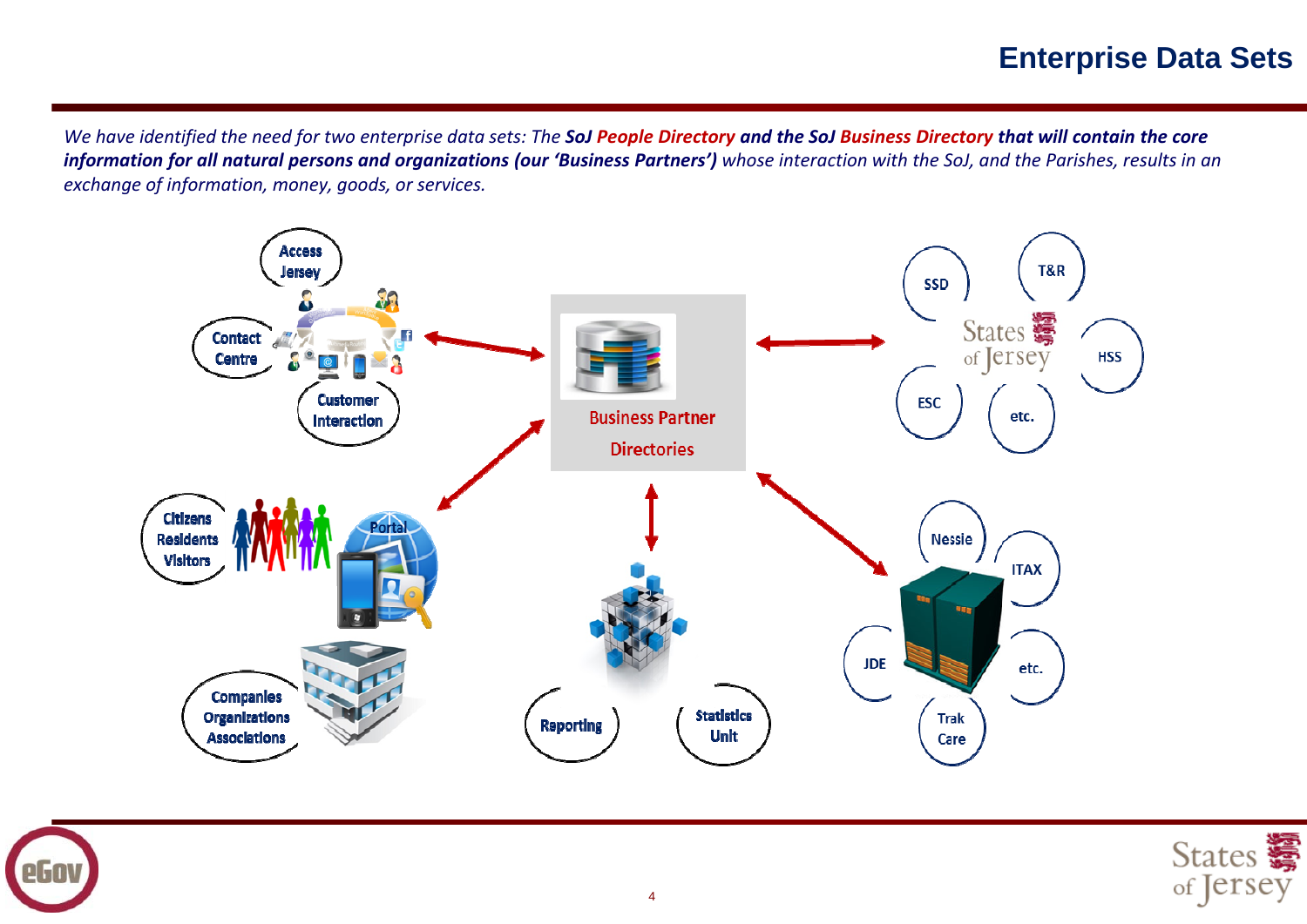## *Principles:*

- $\Box$ Different projects will support the creation of these global directories, conceptually we will want to separate the design/build/test phase *from the deployment/integration phase.*
- $\Box$  $\Box$  We'll deliver the initial **phase (design/build/test -DBT-) of the People Directory as a Proof of Concept (PoC)** for our Enterprise Data *Management approach.*
- $\Box$  $\Box$  The PoC has 5 main objectives: Confirm our assumptions, Discover and Learn, Select technology solution(s), Validate business/functional *integration and Deliver a viable solution which is integration ready and interfaced with Populus.*
- $\Box$ The solution deployed is flexible, easy to integrate, it uses established standard and follows best practices. Flexibility is offered using *configuration capabilities and customization is kept to a minimum.*



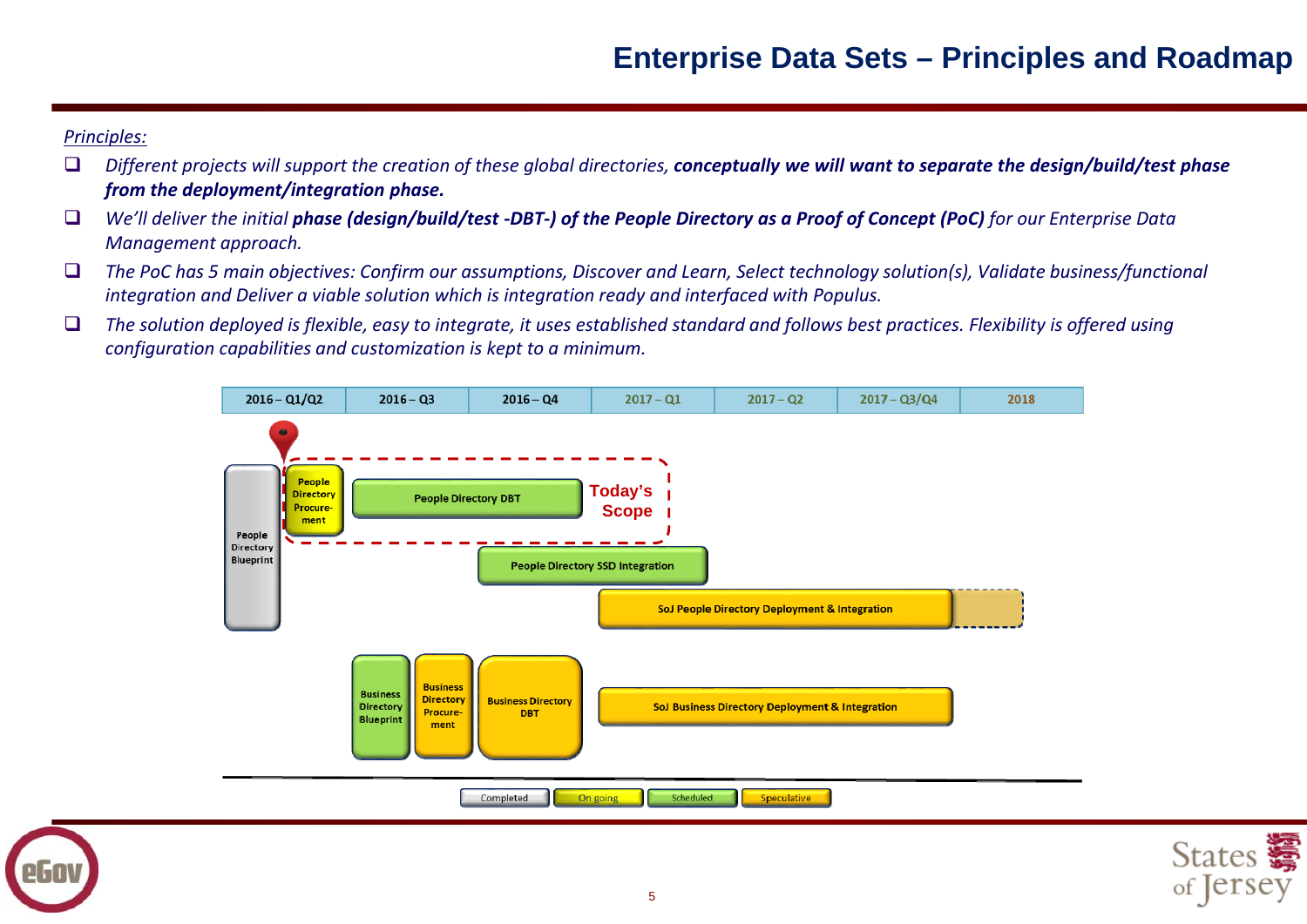*High level requirements articulate around 3 main sets of capabilities:*

#### $\Box$ *Independent and self‐sufficient system*

The People Directory system is accessed and managed using its own user interface. Reporting and extract (download) capabilities exist as well as *mass changes and mass load (upload) functionalities.*

#### $\Box$ *Broad and remote access*

The People Directory can be accessed remotely through different technology (API, Web Services) and be architected on a platform which is *flexible to adopt emerging technologies in the future.*

#### $\Box$ *Integration with existing, or new, functionalities and systems*

Some interfaces are created to allow automatic exchange, update and reconciliation of data elements and cross referencing elements. These interfaces can be used by any authorised service for the exchange of data, these can be used by existing or new services.



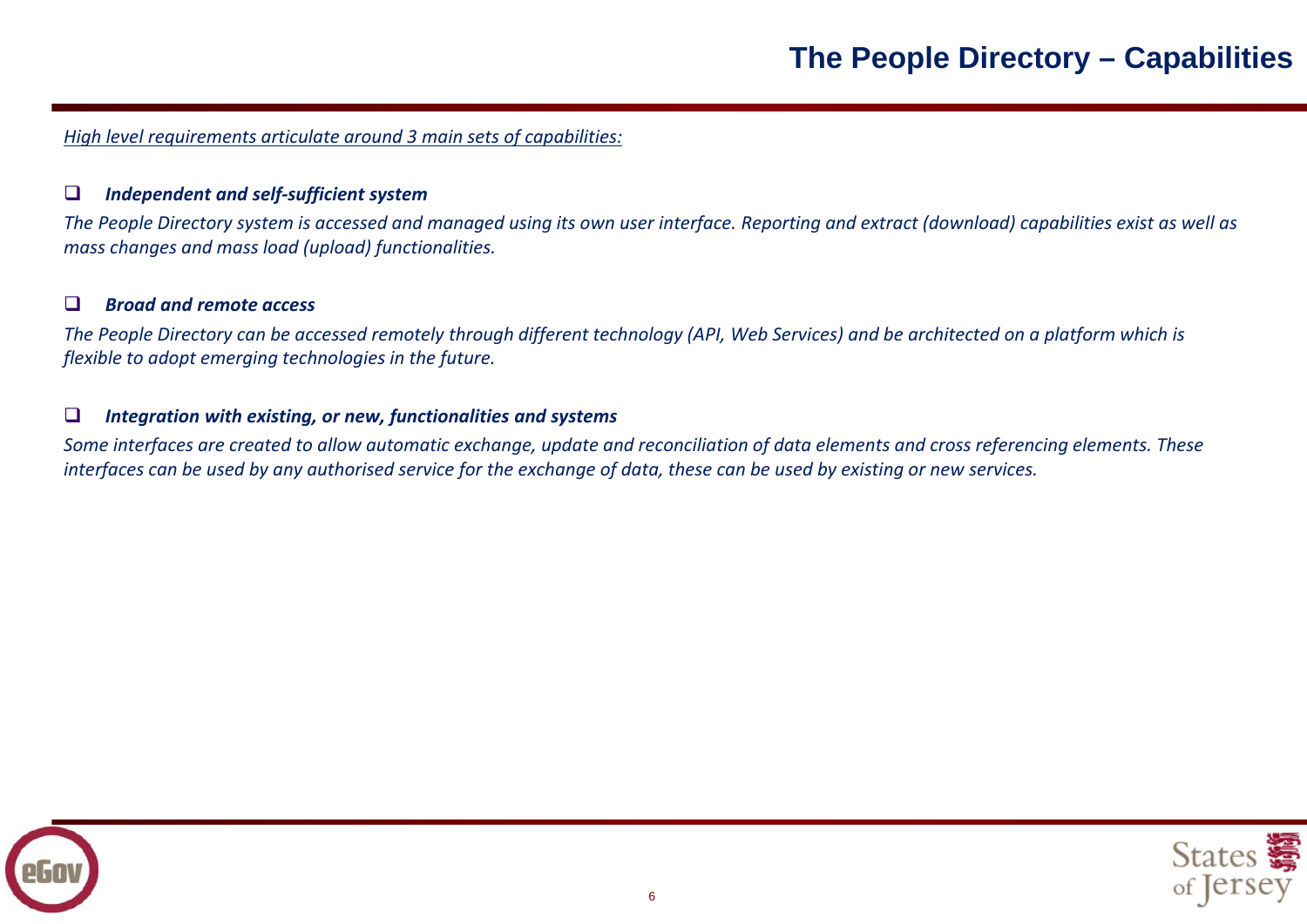



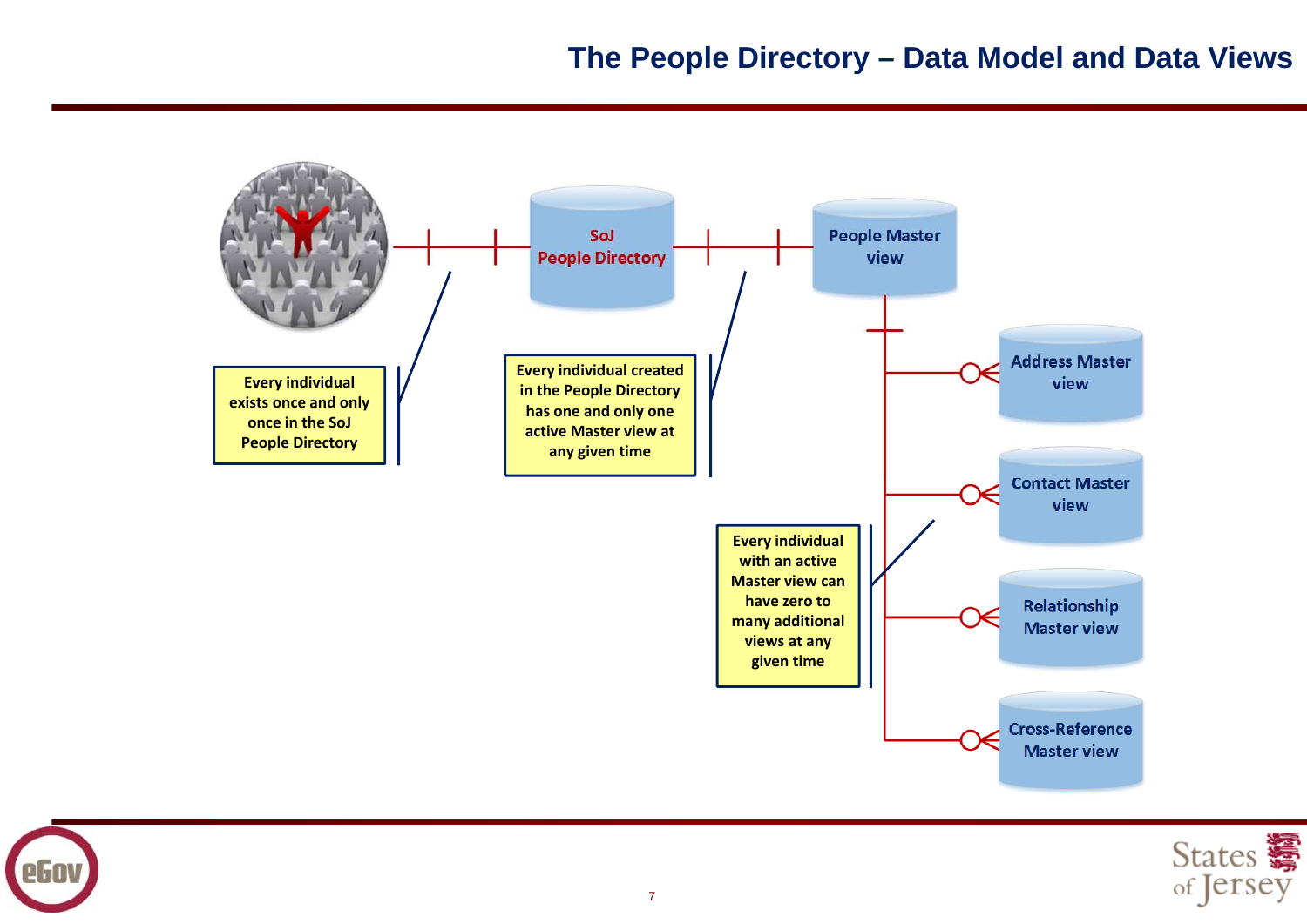# **The People Directory – Design/Build/Test (DBT)**

Objective: Create a new, independent database of individuals who are currently interacting with the States of Jersey, interfaced with Populus and consisting of 5 master views.

### Postulate:

- $\Box$ Hardware and license costs are excluded from the Quote.
- $\Box$ A SoJ Project Manager is resourced to lead and manage the POC.



## **It is expected that the following questions are answered during the POC:**

- $\mathcal{L}_{\mathcal{A}}$ What technology to use?
- г ■ Decision as to whether to build bespoke or use a COTS product?
- г ■ Does the development or implementation of this new DB require changes on existing systems (i.e. Populus, Nessie)?
- г Design for integration service to make the People Directory available across all States services.
- г What are the implementation costs: edit/display licenses, etc?
- г ■ What is the on-going maintenance cost based on different scenarios?
- $\mathcal{L}_{\mathcal{A}}$ **Where could the data physically reside?**
- г **Who are the SoJ data controllers and data processors of the People Directory?**
- г Who is in charge of maintaining the People Directory? What is the operational model?
- г Can the existing and future regulations (data privacy and data sharing) support the Enterprise Data concept?



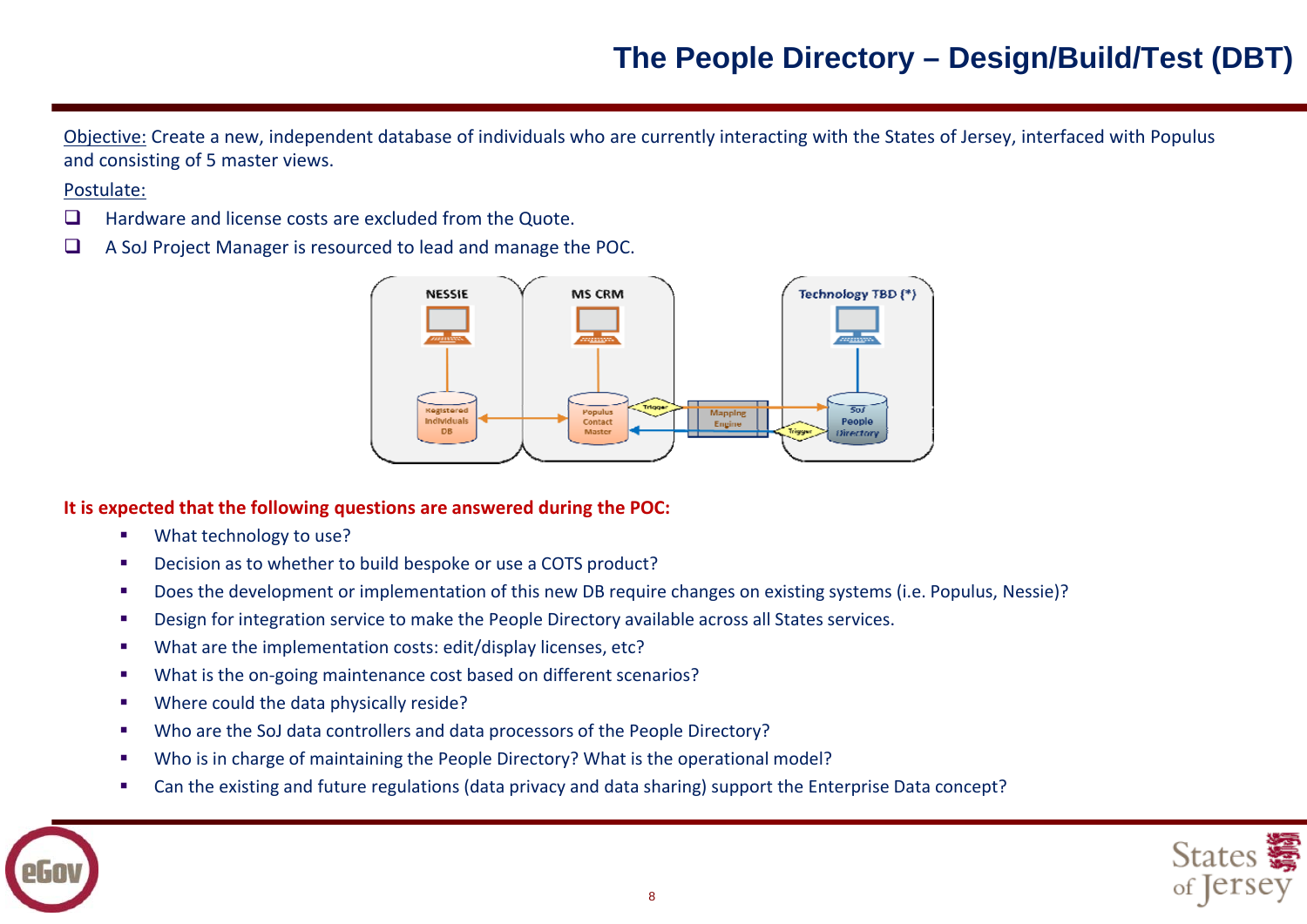# **Technical Deliverables:**

- 1. A new, independent database of individuals the People Directory ‐ who are currently interacting with the States of Jersey, interfaced with Populus and consisting of 5 master views.
- $2.$ user interface (GUI) to manage and maintain the People Directory.
- 3. A set of standard API's (i.e read, write) to interact with the People Directory.
- 4. Web Service applications to interact with the People Directory over the web.
- 5. A functionality to download People Directory records in different format (txt, xls) based on selection/extraction criteria.
- $6.$ functionality to upload records in the People Directory based on defined mapping/transformation rules and control elements.
- $7<sub>1</sub>$  two way interface with Populus so that creation and changes in one of the system (People Directory or Populus) are automatically applied in the other system based on defined triggers, mapping/transformation rules and control elements.
- 8. The People Directory system must have backup and recovery functionalities as well as encryption capabilities (during transport and storage).
- 9. The People Directory system is managed by Role base security.
- 10. An audit trail of access requests and where the access is requested from (person and system) is available.
- 11. An audit trail of changes in the data and where they are made is available.

## **Functional/Process Deliverables:**

- $\mathbf{1}$ . data migration process to load data from other systems in the People Directory.
- $2.$ A standard process to create/update data in the People Directory.
- 3. A defined set of roles providing edit and display access to the People Directory.
- 4. An operational model for the People Directory.
- $5.$  way of identifying duplication or potential duplication between records when new data is loaded or at regular periods while the system is operational.

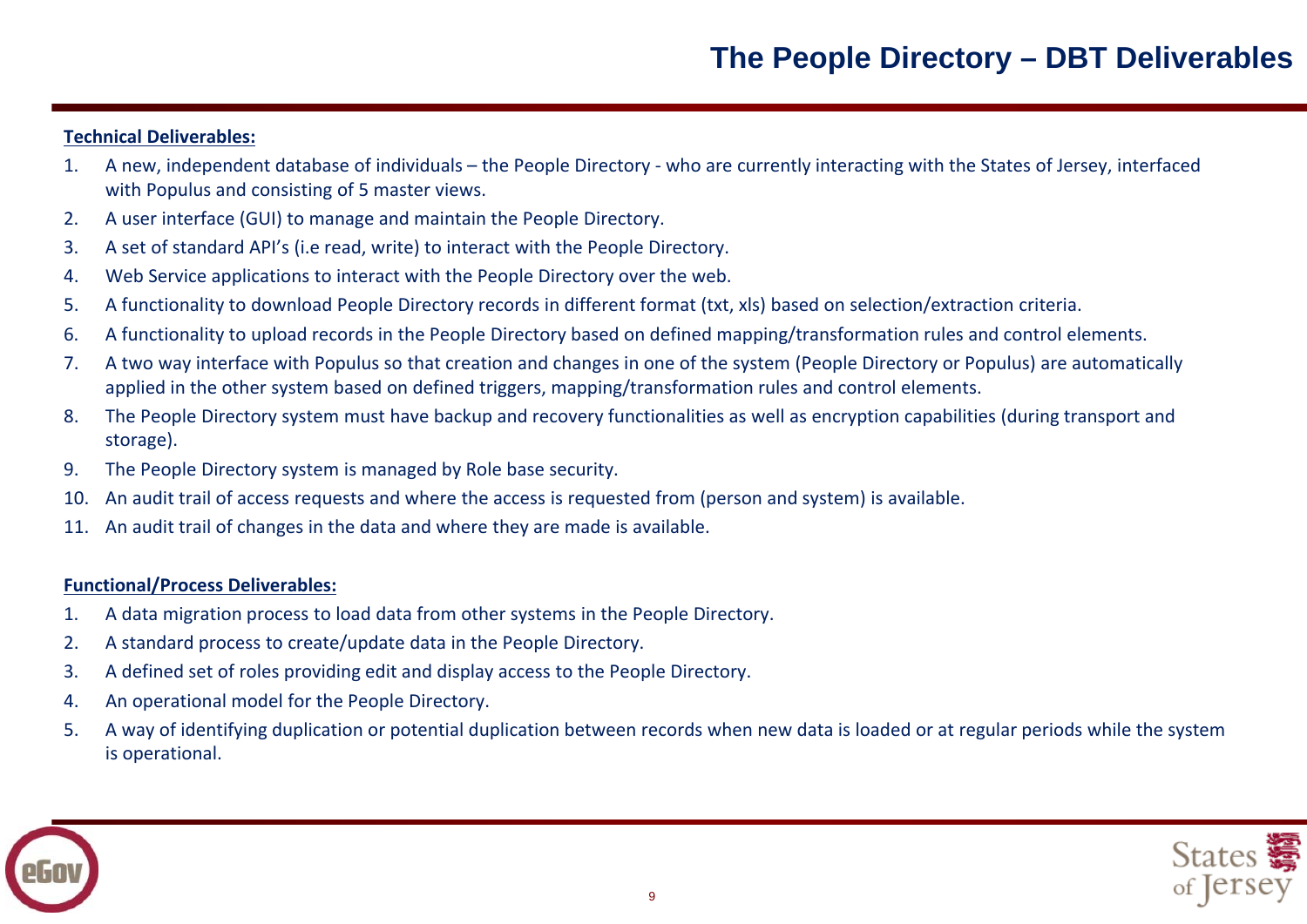Objective: Messaging interface to allow controlled, safe and secure interface to Create/Read/Update/Disable of records within the People directory

## Current thoughts:

- $\Box$ API based interface based on Open Standards e.g. XML, REST, Web Services.
- $\Box$ Interactions recorded in Audit Service.
- $\Box$ Security between endpoints (e.g. certificate based).



# **It is expected that the following questions are answered during the POC:**

- $\mathcal{L}_{\mathcal{A}}$ ■ Definition of the API.
- $\mathcal{L}_{\mathcal{A}}$ Technology to be used for messaging (e.g. framework, ESB).
- $\mathcal{L}_{\mathcal{A}}$ **How audit trail of interaction will be securely recorded.**
- $\mathcal{L}_{\mathcal{A}}$ **Access to Audit trail for Citizen agreed.**